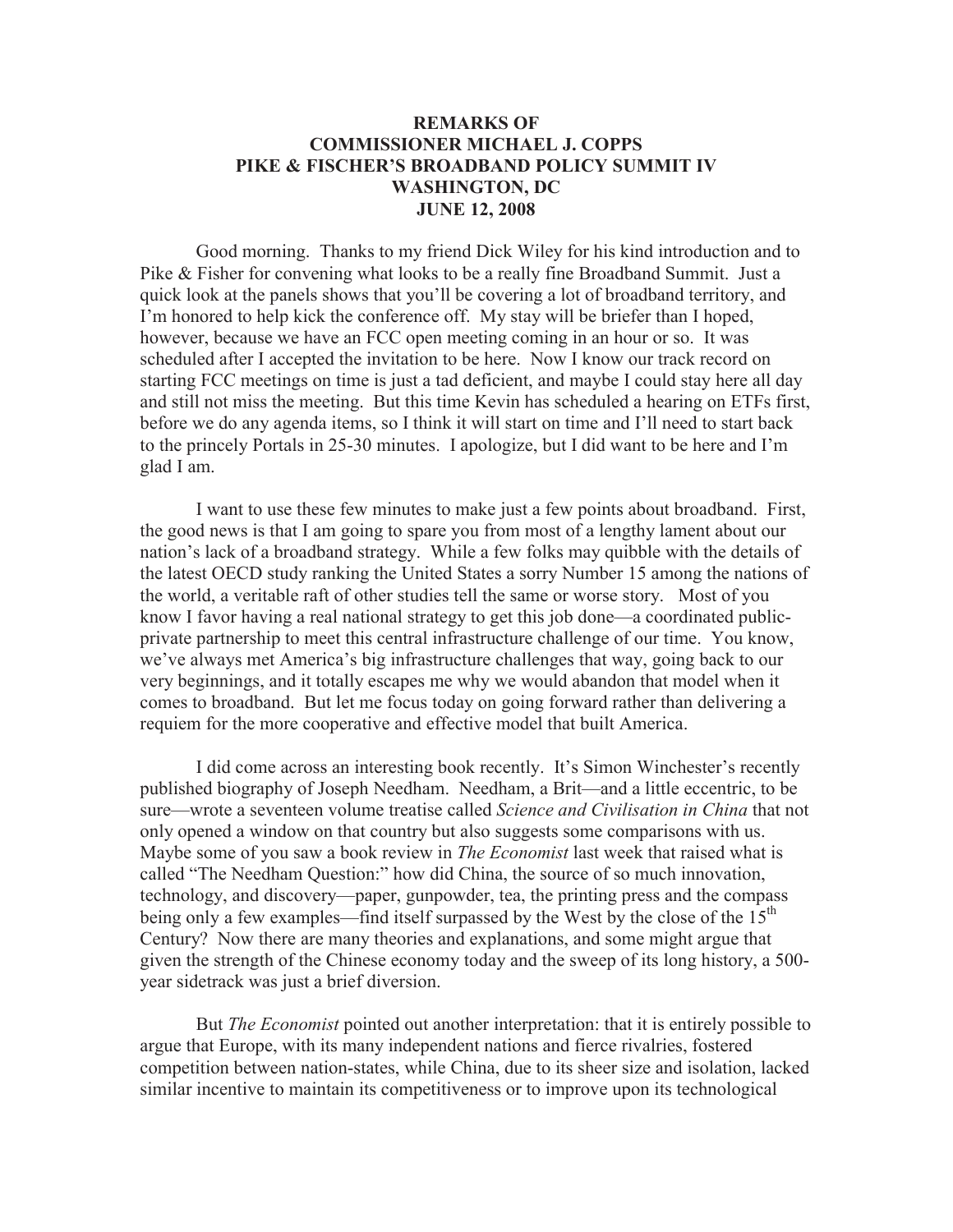leadership. Historical analogies are always perilous, I know, but they often present questions worth pondering. And I wonder if some day, a successor to Simon Winchester may write about the  $20<sup>th</sup>$  century as America's high-water mark in technological leadership. As Charles Benton wrote in a recent op-ed marking the  $50<sup>th</sup>$  anniversary of the Soviet Union's launch of Sputnik into outer space, on that day we had a "Sputnik Moment" wherein we realized the possibility of being challenged and perhaps superseded as the technological superpower. Rather than choose complacency, Benton notes, "[w]e rallied the nation's resources around a comprehensive strategy to regain our technological leadership."

So the last half of the 20th century was about sending Americans to outer space and the moon, building smaller and faster computers, creating the Internet, turning cell phones from a luxury into a necessity, inventing faxes and e-mails and even those small devices we each attach to our hips to run our lives for us. The question for us is: does America at the beginning of the  $21<sup>st</sup>$  century become technologically stagnant or the leader of the Digital Age? For me, the answer to that question depends in some significant measure upon whether we succeed in bringing high-speed, high-value broadband and an open Internet to all Americans. And I always emphasize that word **all**: that means rural as well as urban folks; it means low-income as well as affluent; seniors as well as kids in school; those with disabilities; and those who live on tribal lands. It's a big challenge.

The reasons for doing this are too numerous to recite here. They are long-term because we are talking about the infrastructure of global competition. This isn't dogooder social theory. It's about making you and me and 300 million Americans partakers in what will be—current economic slow-down notwithstanding—the most prosperous and exciting century ever. It's about an Iowa farmer trying to compete in global markets, an art dealer in Montana trying to start herself a small business competing against those who deal on the net in other countries at warp speed. It's about jobs, and our telecommunications sector should be helping right the ship. By some estimates, ubiquitous affordable broadband would quickly add \$500 billion to the U.S. economy and create 1.2 million jobs. Another study recently concluded that every percentage point increase in broadband penetration would mean 300,000 more jobs and increased national output. I think these estimates are too conservative. And this is to say nothing of what broadband can do to improve healthcare, education, and public safety in our country.

So the need for bigger, fatter, more affordable broadband pipes is essential. The good news is that I think there is reason for some optimism. The communications sectors have led the economy out of the doldrums before and they can do it again. Having said that, industry cannot and should not be expected to do it alone. There is a partnership role for government to perform. But that road, down which America traveled so many times in the past, is the road not taken when it comes to broadband.

Next year change will come to Washington. We will have a new President and, most agree, a more activist Congress. There will be new opportunity to focus on broadband. A strong commitment from the top—more than a campaign promise—that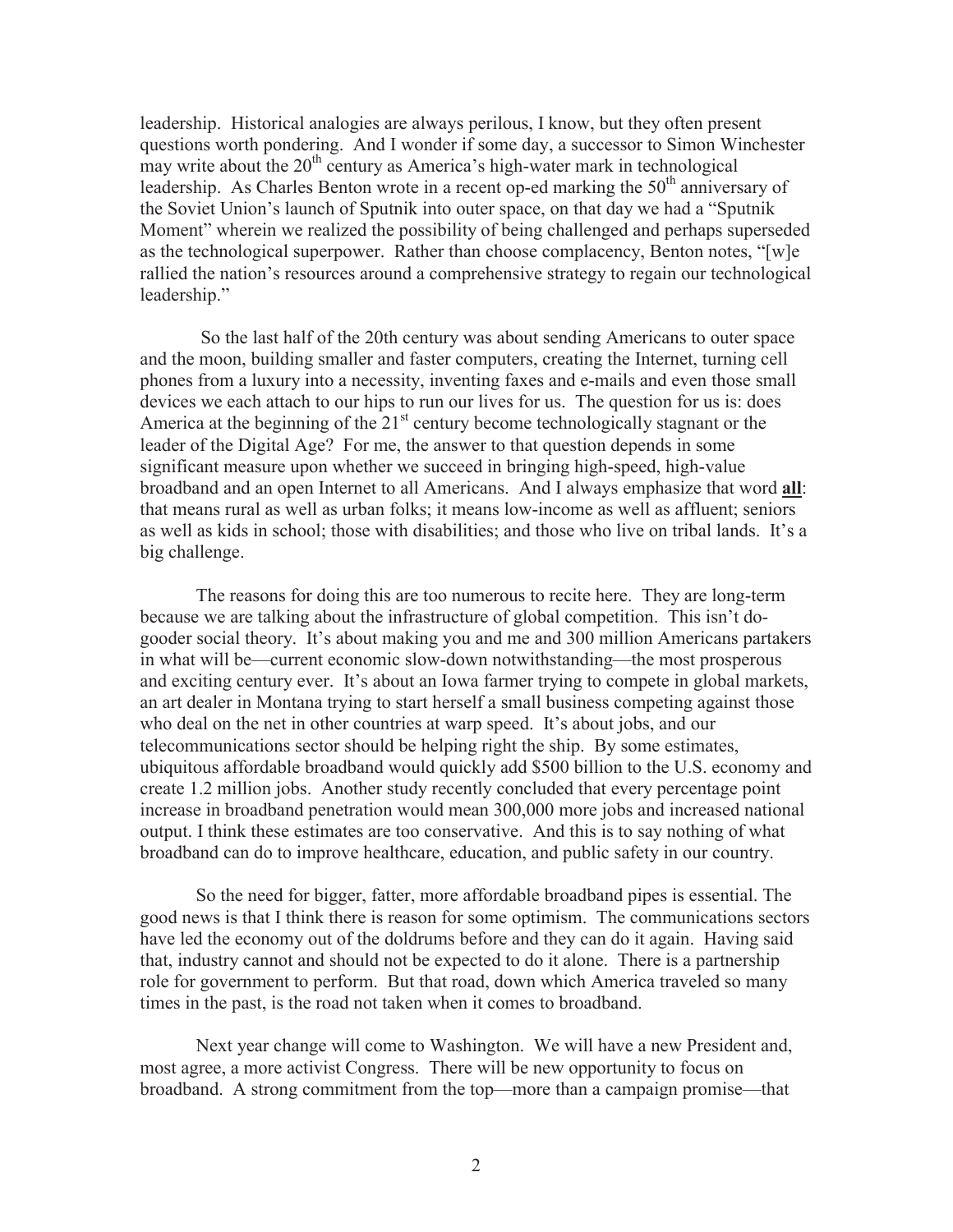broadband is a national priority can make a world of difference. Some have proposed a White House Broadband Czar—that's something worth considering! It could make a huge difference. Here's one example. When I was Assistant Secretary of Commerce during the Y2K threat, we knew that we had to be focused on making sure there were no problems on January 1, 2000 because if we didn't the White House was going to hold us accountable. We reached out, we worked with sister agencies, we worked with business, we worked with state and local governments, we worked with other countries. It's that type of coordinated effort that's still lacking in our DTV Transition and it's the kind of effort that the much greater challenge of broadband demands of us.

We could begin with the federal government getting its act together. Point One: make sure all the departments of government are working together to encourage broadband deployment. Is the Department of Housing and Urban Development making sure *every* new low-income housing project is wired for high-speed broadband when the building goes up? When the Department of Agriculture makes its broadband loans, how about making sure it multiplies rather than replicates the efforts of the Universal Service Fund? If 99% of schools and libraries have the Internet, might the Small Business Administration be interested in seeing if we could leverage that to create a wireless network in the surrounding areas where broadband isn't currently available? Shouldn't the Department of Education be brought in to promote computer literacy so our kids learn to use all these tools that can spell the difference between opportunity and poverty for them?

The recent Farm Bill which was vetoed and then overridden by Congress makes something of a start. It requires the FCC in coordination with the Commerce Department to improve interagency coordination, look at how to improve current programs and develop a comprehensive rural broadband strategy. The government should build on this beyond just rural broadband and expand it for the whole country.

There's another agency that needs some "looking at" if we're going to be really serious about broadband. It's the Department of Defense. "Whoa, there goes Copps," you're saying. "Watch him get fried on that hot rail." But here's my suggestion: let's get a really good, comprehensive and totally up-to-date spectrum inventory that includes DOD's—and the rest of the federal government's—huge swathes and then let's formulate spectrum policies based on the facts—"just the facts, ma'am." No, I'm not for shortchanging national defense. I know about national defense. Having spent 15 years working for Senator Fritz Hollings, I would never suggest our national security apparatus be deprived of a single megahertz of spectrum that it needs to protect the safety of our people. But let's from time to time make an assessment of our *real needs*, and let's not deprive American innovators, entrepreneurs and consumers the spectrum and bandwidth and capacity they could be putting to good use. After all, the strength of our economy and the pace of American innovation are also integral to our national security. And if the government is hoarding spectrum that could be used to enhance our nation's competitive strength, we need to know that and then figure out how to react. "Just the facts, ma'am."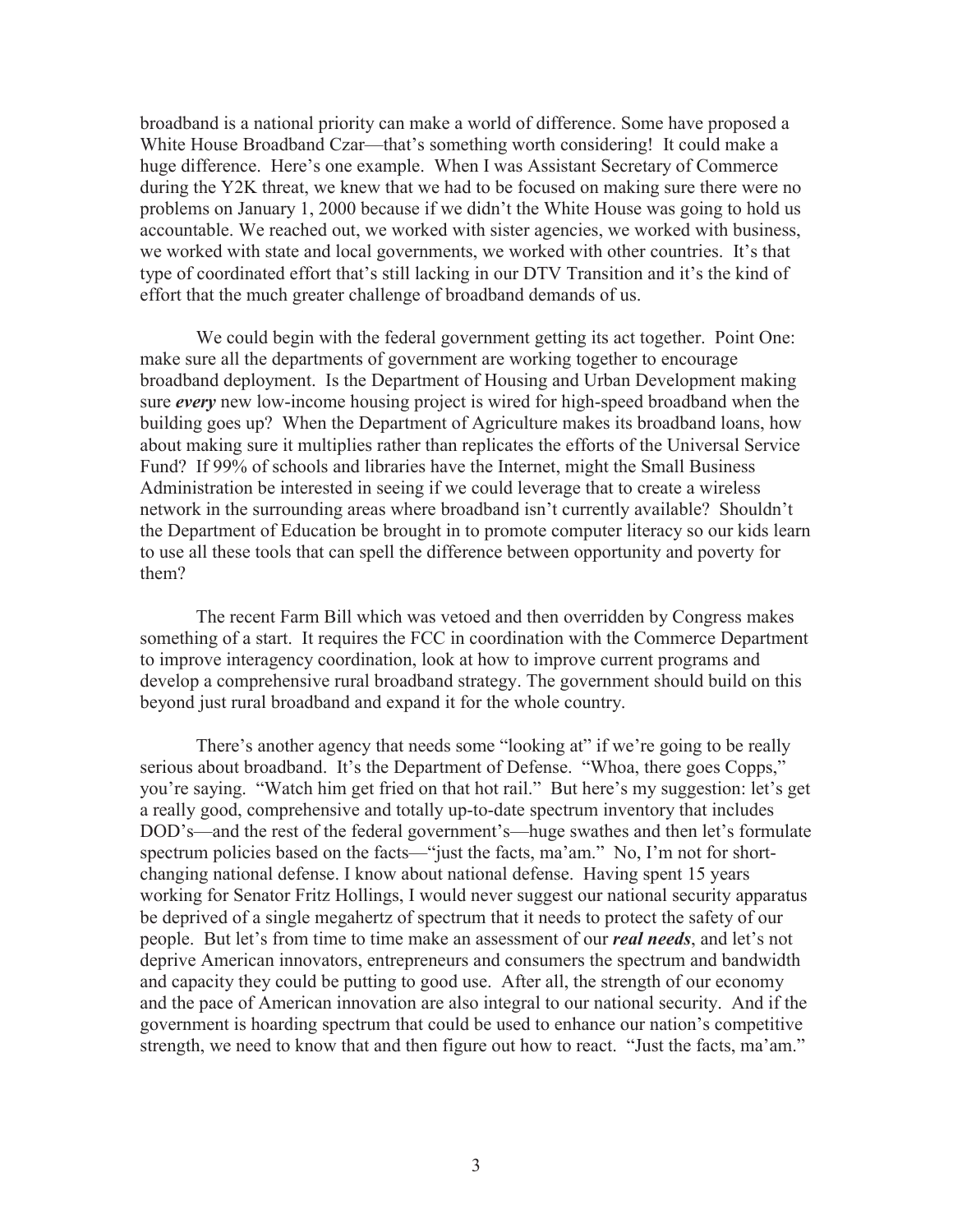Well, maybe I've said enough about DOD for one morning, so let me trail back to my own agency, the FCC. There's a lot we could be doing, too. On the plus side is that we are finally—and I emphasize the belatedness of this—*finally* starting to get serious about broadband data. The days of defining broadband as 200 kilobits and concluding that if one subscriber in a zip code has broadband, everyone else must be in fine shape too, are apparently coming slowly to an end. I welcome the effort, but it would have been more helpful if we'd done it in 1998 rather than 2008.

I believe one of the most important steps the Commission should take right now is proactively to encourage the openness of the Internet. As I said in a speech this past week-end, network neutrality would be a terrific down payment on a much larger broadband agenda. Wireline and wireless broadband customers should be able to use *any* device or application they want, to reach *any* legal content they want, so long as they don't cause harm to the network. To ensure this, the time has come for the FCC to have an enforceable principle of non-discrimination. AT&T agreed to this principle when it bought BellSouth—and AT&T doesn't seem any worse for wear—but the commitment expires at the end of the year and it applies to only one company. Congress may well step in to create such a rule, but the Commission on its own could establish an expeditious, case-by-case approach for adjudicating claims of discrimination—based on a general principle. That way, over time, we would develop a body of case law that would provide clear rules of the road for those who operate on the edge of the network, namely consumers and entrepreneurs, as well as those who operate the networks.

I understand the need for reasonable network management. I daresay everyone in the room agrees on that. And I understand that these are complex, difficult and alwaysevolving issues. But this technology—broadband and the Internet—is truly paradigmaltering. Life-transforming. It was built on openness; it grew on openness; and its future must be openness.

Focusing more on broadband at the Commission also changes the focus on some long-pending proceedings that many of us know and love. For example, proposals to reform the three legged stool of subscriber line charges, universal service and intercarrier compensation that presently and principally fund the operation and maintenance of Plain Old Telephone Service or POTS in this country. In this day of \$4 gasoline and the prices of most other products also rising, I dare say that increasing the subscriber line charge may just not be the best answer. Thus, we are left to figuring out how to reform the Universal Service Fund and Inter-Carrier Compensation. I'm supportive of the Chairman's desire to reform Universal Service and Inter-Carrier Compensation. I would set out two markers, however, as we head down this road. First, these efforts must be comprehensive. No longer can we just address the crisis of the day or the anomaly of the hour, particularly when it comes to Inter-Carrier compensation. Gum and bailing wire can last for only so long. Second, both efforts should be tied to a long term commitment to bringing broadband throughout America. While the country had a thirst for the POTS of the  $20<sup>th</sup>$  century it is the PANS – the pretty awesome new stuff – that consumers and businesses need today and our policies need to be adjusted accordingly.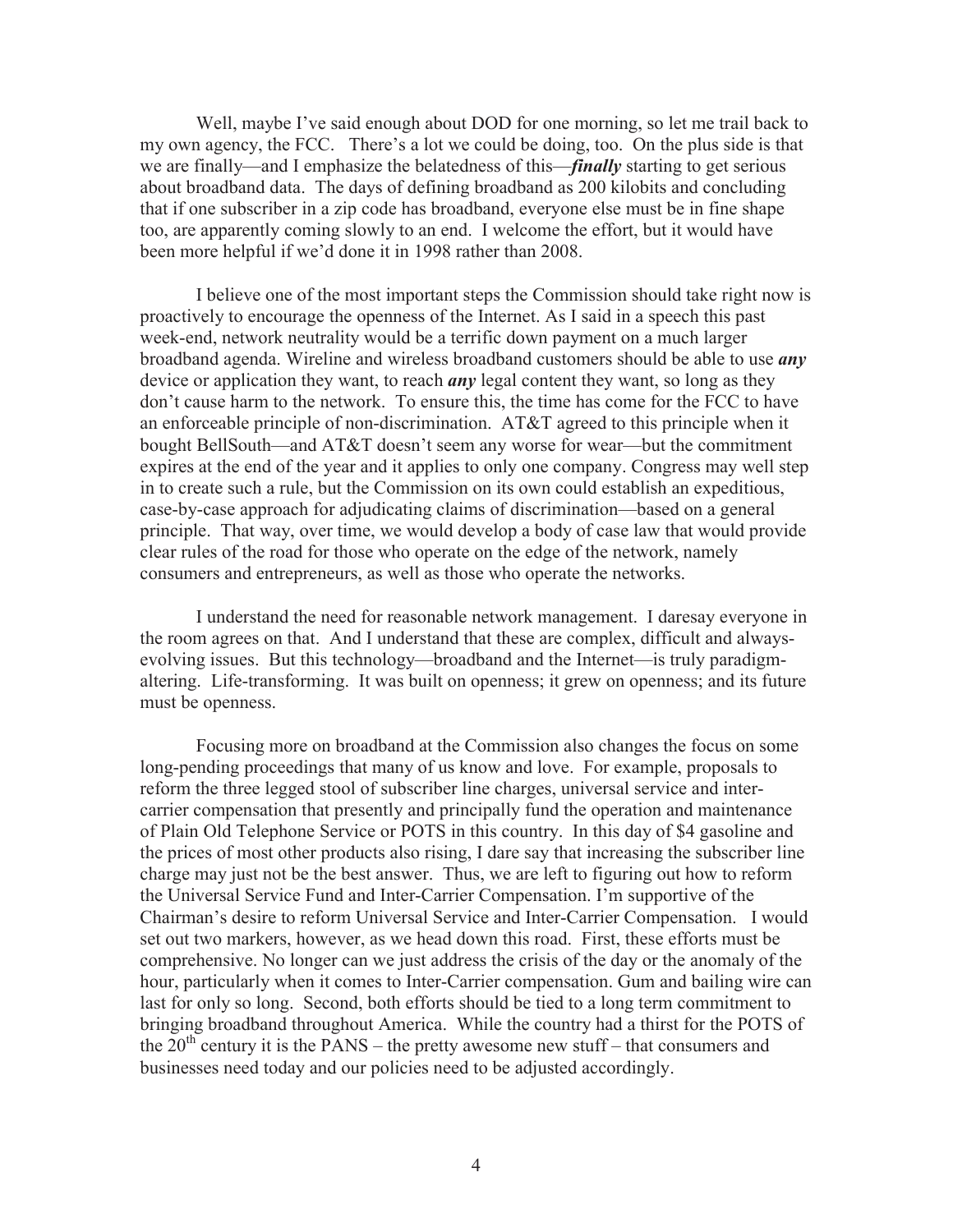Another part of the broadband penetration challenge that doesn't receive as much attention as it should is the need to ensure that we are doing everything we can to foster innovation. According to a report by the National Research Council, industry-driven innovation over the last several decades is in decline and the United States' role as the global leader in technology innovation is at risk. The NRC found that federal support has not increased sufficiently to replace the decline in industry involvement and it emphasized the shift in what research remains from long-term to short-term projects. Remember the China example I cited earlier. My hope is that a new Administration will be much more responsive to this crying need.

To be clear, the FCC doesn't regulate innovation *per se*. And I'm not suggesting it should. But I do think we need to be more attentive to the needs of innovation in our Commission analysis and in all of our proceedings. It used to be, for example, that the Commission looked as a matter of course at the impact of mergers and acquisitions on innovation, research and development, and the competitive posture of the nation. When a deal is cut and then has to be financed, does that lead to less R&D? And with what likely effects?

One thing we could start doing right away is to begin cataloging and benefiting from all the broadband innovation and experimentation that's occurring here at home and around the world. It's shocking to me how little we at the Commission—and we as a country—know about what's actually going on in the rest of the world across the whole wide gamut of communications issues, not just broadband. Another thing is to beef up the Commission's expertise. Not just attracting the best and brightest to come work with us, but realizing that even with that expertise we still need to reach out to other experts, find other resources, and increase our dialogue with industry and the groves of academe. The Institute of Electrical and Electronics Engineers just this week wrote us a letter presenting some intriguing ideas along these lines. One specific idea they presented is to resuscitate the FCC's Technological Advisory Council. It's a great resource, yet it hasn't met in almost two years. Letting it lie dormant with all the issues currently on our plate makes no sense.

There are a host of other things the Commission can and should be doing—from conducting a successful auction of the 700MHz "D" block to addressing such prosaic but important issues as pole attachment rates. I will spare you my thoughts on these and sundry other issues lest I really do end up being here all morning.

At the end of the day I remain an optimist. I believe that the questions you and I are grappling with are formative questions in determining how well our country will fare in this still-new century. I believe the issue of a national broadband strategy is beginning to take on—belatedly but assuredly—a life of its own. And I believe with all the great talent and resources we have, we can meet the challenge and create the opportunities that 300 million Americans must and should have in this competitive century. It's a big challenge, to be sure, but we've met similar challenges in the past, and I believe we can tackle this one the same way—with business, government and communities all pulling together to get the job done. I look forward to working with you, with my colleagues on